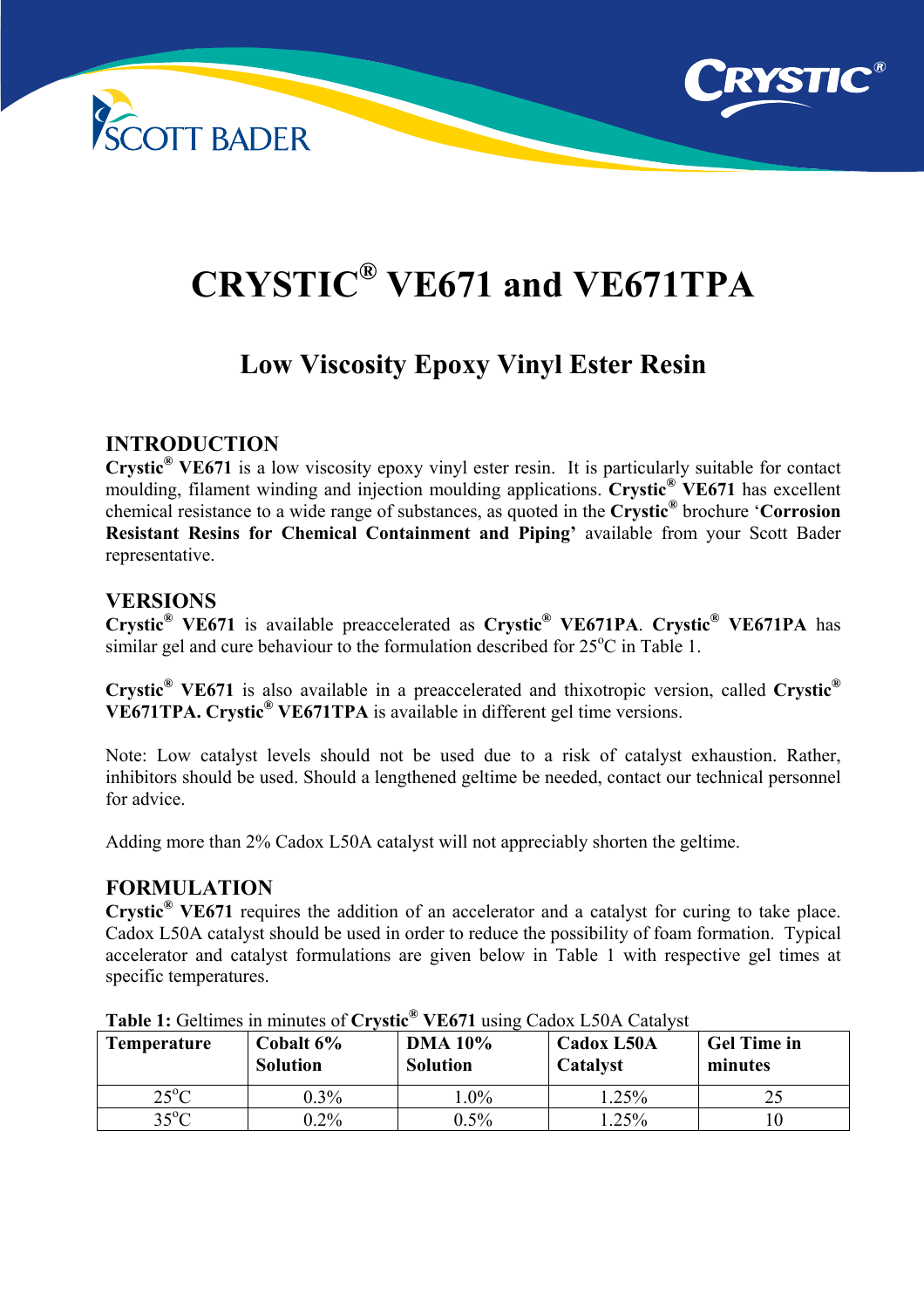**Crystic® VE671** can also be cured using benzoyl peroxide (BPO) catalysts. This is recommended where the laminate is intended to be in contact with sodium hypochlorite solution. Table 2 gives suggested formulations for working with 50% phthalate-based BPO powders such as Lucidol CH-50. It is important to ensure that the accelerator is thoroughly mixed into the resin before mixing in the catalyst.

| <b>Temperature</b> | <b>Lucidol CH-50</b><br>Catalyst | <b>DMA 10%</b><br><b>Solution</b> | <b>Inhibitor</b><br><b>TBC 10 % Sol</b> | <b>Gel Time in</b><br>minutes |
|--------------------|----------------------------------|-----------------------------------|-----------------------------------------|-------------------------------|
| $15^{\circ}$ C     | 2%                               | $1.1\%$                           |                                         |                               |
| $25^{\circ}$ C     | $2\%$                            | 1.1%                              |                                         |                               |
| $25^{\circ}$ C     | 2%                               | 1.0%                              | 0.17%                                   |                               |
| $35^{\circ}$ C     | 2%                               | $1.0\%$                           | $0.17\%$                                |                               |

**Table 2:** Geltimes in minutes of **Crystic® VE671** using Lucidol CH-50

Care should be exercised when working under cool conditions with benzoyl peroxide catalysts. Extra additions of more reactive accelerators may be required.

# **TYPICAL PROPERTIES**

Tables 3 to 6 give the typical properties of liquid and solid **Crystic® VE671** and **VE671PA**, when tested in accordance with the relevant BS, EN, or ISO test methods.

# **Table 3:** Characteristics of liquid **Crystic® VE671**

| <b>Property</b>                                         | <b>Units</b>  | <b>Nominal value</b> |
|---------------------------------------------------------|---------------|----------------------|
| Acid Value                                              | mgKOH/g       | 9 max                |
| Viscosity at 25 $\degree$ C Brookfield LVT sp.3 @ 60rpm | mPa.s         | 450                  |
| Colour                                                  | Gardner       | 7 Max                |
| Non Volatile content                                    | $\frac{0}{0}$ | 60                   |
| Shelf Life at $25^{\circ}$ C                            | months        |                      |

## **Table 4:** Characteristics of liquid **Crystic® VE671PA**

| <b>Property</b>                                   | <b>Units</b>  | <b>Nominal value</b>             |
|---------------------------------------------------|---------------|----------------------------------|
| Colour / Appearance                               |               | Purple / Clear                   |
| Acid Value                                        | mgKOH/g       | Max 8.5                          |
| Non Volatile content                              | $\frac{0}{0}$ | 58                               |
| Viscosity @ 25 $\degree$ C using Brookfield RVT @ | mPa.s         | 425                              |
| $100$ rpm                                         |               |                                  |
| Geltime using 1.25% Cadox L50A @ 25 $\degree$ C   | Minutes       | 25                               |
| Shelf Life                                        | months        | 3 at $25^{\circ}$ C <sup>†</sup> |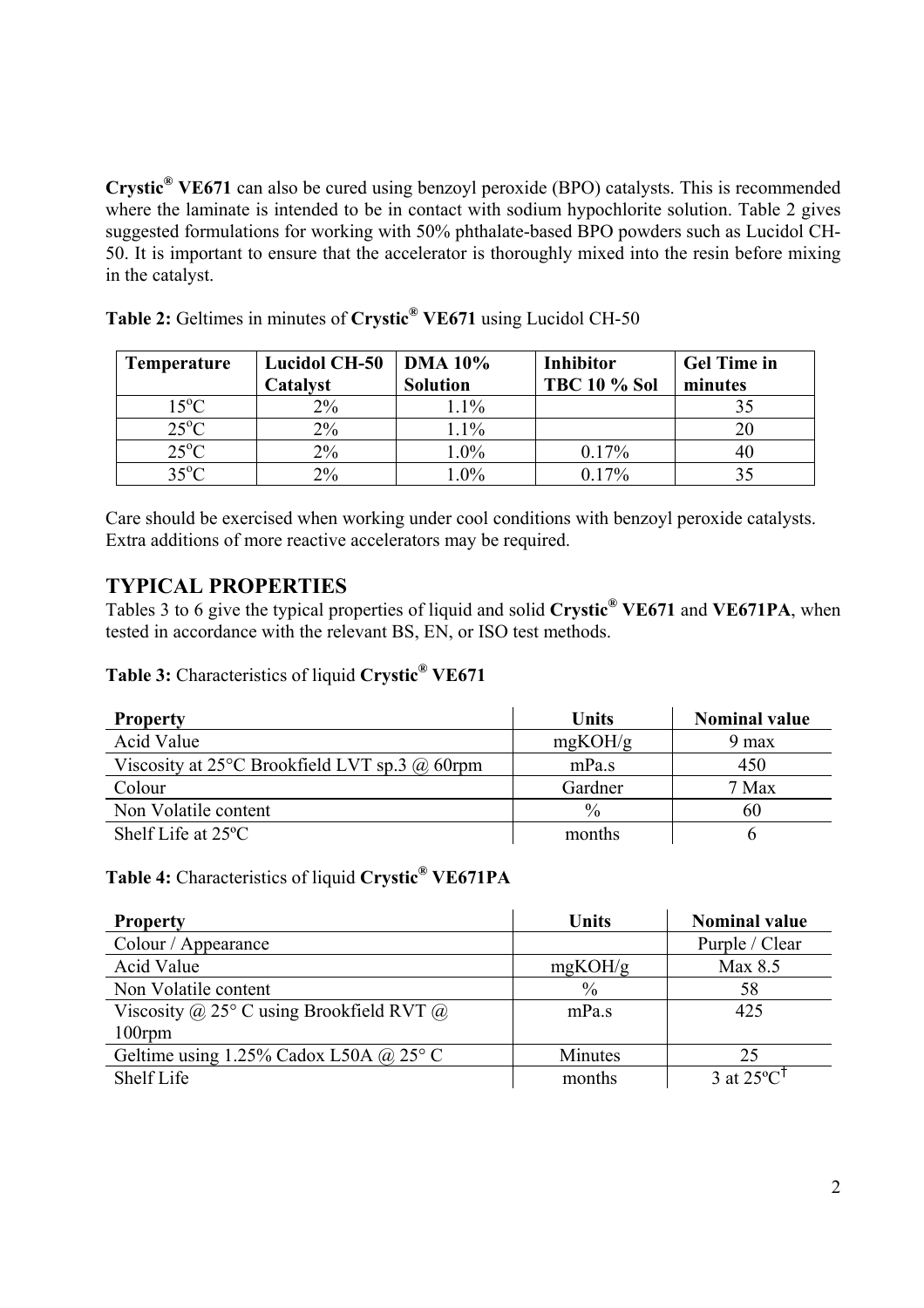|  | Table 5: Characteristics of cured cast Crystic® VE671 |  |  |  |
|--|-------------------------------------------------------|--|--|--|
|--|-------------------------------------------------------|--|--|--|

| <b>Property</b>                                 | <b>Units</b>  | <b>Nominal value</b> |
|-------------------------------------------------|---------------|----------------------|
| Tensile Modulus**                               | GPa           | 3.3                  |
| Tensile Strength**                              | Mpa           | 80                   |
| Barcol Hardness** (GYZJ 934-1)                  |               | 35                   |
| Deflection Temperature under load*** (1.80 MPa) | ∘∩            | 100-105              |
| Elongation to Break**                           | $\frac{0}{0}$ | $4 - 5$              |
| Water Absorption (7 days)                       | mg            | 40                   |

# **Table 6: Crystic® VE671** Laminate Properties

| <b>Temp</b><br>$\mathbf{C}$ | <b>Flexural</b><br>strength<br><b>DIN 53452</b><br>$N/mm^2$ | <b>Flexural</b><br>modulus<br><b>DIN 53452</b><br>$N/mm^2$ x $10^3$ | <b>Tensile</b><br>strength<br><b>DIN 53455</b><br>$N/mm^2$ | <b>Tensile</b><br>modulus<br><b>DIN 53455</b><br>$N/mm^2$ x $10^3$ | <b>Compression</b><br>strength<br><b>ASTM D-695</b><br>$N/mm^2$ |
|-----------------------------|-------------------------------------------------------------|---------------------------------------------------------------------|------------------------------------------------------------|--------------------------------------------------------------------|-----------------------------------------------------------------|
| 23                          | 208                                                         | 7,6                                                                 | 137                                                        | 9,2                                                                | 214                                                             |
| 65                          | 196                                                         | 6,9                                                                 | 139                                                        | 8,9                                                                |                                                                 |
| 93                          | 188                                                         | 5,5                                                                 | 145                                                        | 8,5                                                                |                                                                 |
| 107                         | 100                                                         | 3,3                                                                 | 124                                                        | 6,2                                                                |                                                                 |
| 121                         | 38                                                          | 1,6                                                                 | 76                                                         | 4,3                                                                |                                                                 |
| 149                         | 22                                                          | 1,6                                                                 | 50                                                         | -                                                                  |                                                                 |

Glass Content - 40 %

Laminate Construction - V / M / M /  $\rm W_R$  / M /  $\rm W_R$  /  $\rm M$ 

\*\* Curing schedule: 24hr @ 20 $^{\circ}$ C, 3hr @ 100 $^{\circ}$ C

\*\*\* Curing schedule: 24hr @ 20°C, 5hr @ 80,°C 3hr @ 100°C

† **NB:** The geltime of preaccelerated vinyl ester resins lengthens on storage. Users are advised to use up stocks of **Crystic® VE671PA** and **VE671TPA** as quickly as possible.